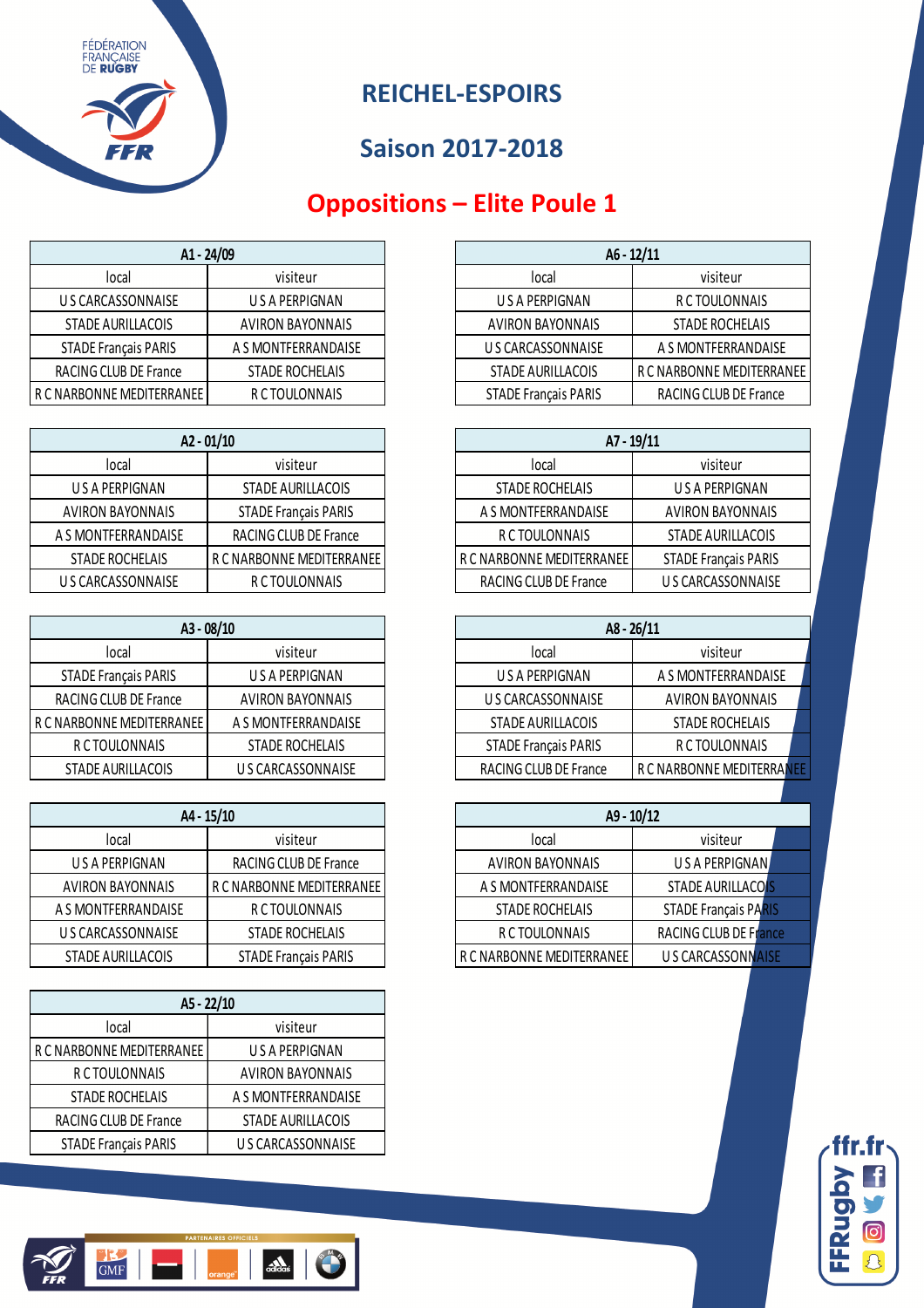

# **Oppositions – Elite Poule 1**

| $R1 - 17/12$            |                             | R6 - 01/04                |                             |
|-------------------------|-----------------------------|---------------------------|-----------------------------|
| local                   | visiteur                    | Tocal                     | visiteur                    |
| US A PERPIGNAN          | US CARCASSONNAISE           | R C TOULONNAIS            | U S A PERPIGNAN             |
| <b>AVIRON BAYONNAIS</b> | STADE AURILLACOIS           | <b>STADE ROCHELAIS</b>    | <b>AVIRON BAYONNAIS</b>     |
| A S MONTFERRANDAISE     | <b>STADE Français PARIS</b> | A S MONTFERRANDAISE       | U S CARCASSONNAISE          |
| STADE ROCHELAIS         | RACING CLUB DE France       | R C NARBONNE MEDITERRANEE | <b>STADE AURILLACOIS</b>    |
| R C TOULONNAIS          | R C NARBONNE MEDITERRANEE   | RACING CLUB DE France     | <b>STADE Français PARIS</b> |

| R <sub>2</sub> - 14/01      |                         |                             | R7 - 08/04           |
|-----------------------------|-------------------------|-----------------------------|----------------------|
| local                       | visiteur                | local                       | visiteur             |
| STADE AURILLACOIS           | US A PERPIGNAN          | US A PERPIGNAN              | STADE ROCHELAIS      |
| <b>STADE Français PARIS</b> | <b>AVIRON BAYONNAIS</b> | <b>AVIRON BAYONNAIS</b>     | A S MONTFERRANDA     |
| RACING CLUB DE France       | A S MONTFERRANDAISE     | STADE AURILLACOIS           | R C TOULONNAIS       |
| R C NARBONNE MEDITERRANEE   | STADE ROCHELAIS         | <b>STADE Français PARIS</b> | R C NARBONNE MEDITER |
| R C TOULONNAIS              | US CARCASSONNAISE       | US CARCASSONNAISE           | RACING CLUB DE Fran  |

| R3-21/01                |                             | R8 - 22/04                |                             |
|-------------------------|-----------------------------|---------------------------|-----------------------------|
| local                   | visiteur                    | local                     | visiteur                    |
| U S A PERPIGNAN         | <b>STADE Français PARIS</b> | A S MONTFERRANDAISE       | U S A PERPIGNAN             |
| <b>AVIRON BAYONNAIS</b> | RACING CLUB DE France       | <b>AVIRON BAYONNAIS</b>   | U S CARCASSONNAIS           |
| A S MONTFERRANDAISE     | R C NARBONNE MEDITERRANEE   | <b>STADE ROCHELAIS</b>    | STADE AURILLACOIS           |
| STADE ROCHELAIS         | R C TOULONNAIS              | R C TOULONNAIS            | <b>STADE Français PARIS</b> |
| US CARCASSONNAISE       | <b>STADE AURILLACOIS</b>    | R C NARBONNE MEDITERRANEE | RACING CLUB DE Franc        |

| R4 - 28/01                  |                         |                             | R9 - 29/04              |
|-----------------------------|-------------------------|-----------------------------|-------------------------|
| local                       | visiteur                | local                       | visiteur                |
| RACING CLUB DE France       | U S A PERPIGNAN         | U S A PERPIGNAN             | <b>AVIRON BAYONNAIS</b> |
| R C NARBONNE MEDITERRANEE   | <b>AVIRON BAYONNAIS</b> | STADE AURILLACOIS           | A S MONTFERRANDAISE     |
| R C TOULONNAIS              | A S MONTFERRANDAISE     | <b>STADE Français PARIS</b> | <b>STADE ROCHELAIS</b>  |
| STADE ROCHELAIS             | U S CARCASSONNAISE      | RACING CLUB DE France       | R C TOULONNAIS          |
| <b>STADE Français PARIS</b> | STADE AURILLACOIS       | US CARCASSONNAISE           | R C NARBONNE MEDITERRAI |

| R5 - 25/03               |                             |  |  |
|--------------------------|-----------------------------|--|--|
| local                    | visiteur                    |  |  |
| <b>USA PERPIGNAN</b>     | R C NARBONNE MEDITERRANEE   |  |  |
| <b>AVIRON BAYONNAIS</b>  | R C TOULONNAIS              |  |  |
| A S MONTFERRANDAISE      | <b>STADE ROCHELAIS</b>      |  |  |
| <b>STADE AURILLACOIS</b> | RACING CLUB DE France       |  |  |
| US CARCASSONNAISE        | <b>STADE Français PARIS</b> |  |  |

|  | <b>PARTENAIRES OFFICIELS</b> |  |
|--|------------------------------|--|
|  |                              |  |

| $R1 - 17/12$    |                             | R6 - 01/04                |                             |
|-----------------|-----------------------------|---------------------------|-----------------------------|
| local           | visiteur                    | local                     | visiteur                    |
| U S A PERPIGNAN | US CARCASSONNAISE           | R C TOULONNAIS            | US A PERPIGNAN              |
| VIRON BAYONNAIS | <b>STADE AURILLACOIS</b>    | STADE ROCHELAIS           | <b>AVIRON BAYONNAIS</b>     |
| MONTFERRANDAISE | <b>STADE Français PARIS</b> | A S MONTFERRANDAISE       | U S CARCASSONNAISE          |
| STADE ROCHELAIS | RACING CLUB DE France       | R C NARBONNE MEDITERRANEE | <b>STADE AURILLACOIS</b>    |
| R C TOULONNAIS  | R C NARBONNE MEDITERRANEE   | RACING CLUB DE France     | <b>STADE Français PARIS</b> |

| R <sub>2</sub> - 14/01      |                         |                             | R7 - 08/04                |
|-----------------------------|-------------------------|-----------------------------|---------------------------|
| local                       | visiteur                | local                       | visiteur                  |
| STADE AURILLACOIS           | U S A PERPIGNAN         | U S A PERPIGNAN             | STADE ROCHELAIS           |
| <b>STADE Français PARIS</b> | <b>AVIRON BAYONNAIS</b> | <b>AVIRON BAYONNAIS</b>     | A S MONTFERRANDAISE       |
| RACING CLUB DE France       | A S MONTFERRANDAISE     | STADE AURILLACOIS           | R C TOULONNAIS            |
| R C NARBONNE MEDITERRANEE   | STADE ROCHELAIS         | <b>STADE Français PARIS</b> | R C NARBONNE MEDITERRANEE |
| R C TOULONNAIS              | U S CARCASSONNAISE      | U S CARCASSONNAISE          | RACING CLUB DE France     |

| R3-21/01                |                             | R8 - 22/04                |                             |  |
|-------------------------|-----------------------------|---------------------------|-----------------------------|--|
| local                   | visiteur                    | local                     | visiteur                    |  |
| U S A PERPIGNAN         | <b>STADE Français PARIS</b> | A S MONTFERRANDAISE       | US A PERPIGNAN              |  |
| <b>AVIRON BAYONNAIS</b> | RACING CLUB DE France       | <b>AVIRON BAYONNAIS</b>   | U S CARCASSONNAISE          |  |
|                         | R C NARBONNE MEDITERRANEE   | STADE ROCHELAIS           | <b>STADE AURILLACOIS</b>    |  |
| STADE ROCHELAIS         | R C TOULONNAIS              | R C TOULONNAIS            | <b>STADE Français PARIS</b> |  |
| U S CARCASSONNAISE      | STADE AURILLACOIS           | R C NARBONNE MEDITERRANEE | RACING CLUB DE France       |  |
|                         |                             |                           |                             |  |

| R4 - 28/01             |                         | R9 - 29/04                  |                           |
|------------------------|-------------------------|-----------------------------|---------------------------|
| local                  | visiteur                | local                       | visiteur                  |
| ACING CLUB DE France   | U S A PERPIGNAN         | U S A PERPIGNAN             | <b>AVIRON BAYONNAIS</b>   |
| ARBONNE MEDITERRANEE I | <b>AVIRON BAYONNAIS</b> | STADE AURILLACOIS           | A S MONTFERRANDAISE       |
| R C TOULONNAIS         | A S MONTFERRANDAISE     | <b>STADE Français PARIS</b> | <b>STADE ROCHELAIS</b>    |
| STADE ROCHELAIS        | U S CARCASSONNAISE      | RACING CLUB DE France       | <b>R C TOULONNAIS</b>     |
| STADE Français PARIS   | STADE AURILLACOIS       | U S CARCASSONNAISE          | R C NARBONNE MEDITERRANEE |

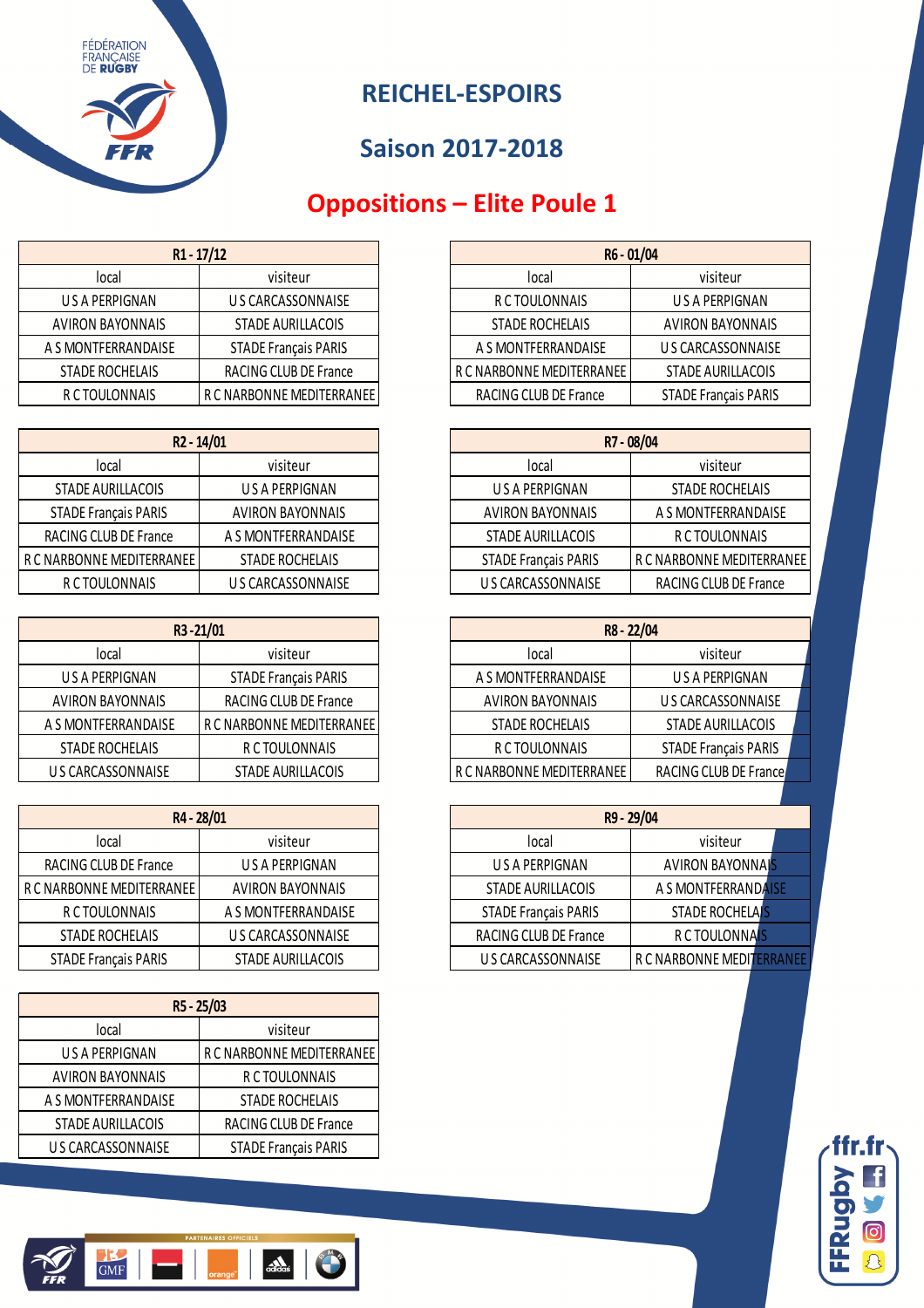

### **Oppositions – Elite Poule 2**

| A1 - 24/09           |                         |                         | $A6 - 12/11$        |
|----------------------|-------------------------|-------------------------|---------------------|
| local                | visiteur                | local                   | visiteur            |
| <b>STADE MONTOIS</b> | <b>CASTRES OL</b>       | <b>CASTRES OL</b>       | S U AGEN            |
| <b>F C GRENOBLE</b>  | <b>STADE TOULOUSAIN</b> | <b>STADE TOULOUSAIN</b> | <b>SECTION PALO</b> |
| MONTPELLIER R C      | UNION BORDEAUX BEGLES   | <b>STADE MONTOIS</b>    | UNION BORDEAUX      |
| LYON OL U            | SECTION PALOISE         | <b>F C GRENOBLE</b>     | U S OYONNA          |
| U S OYONNAX          | S U AGEN                | <b>MONTPELLIER R C</b>  | LYON OL U           |
|                      |                         |                         |                     |

| $A2 - 01/10$          |                     |                        | $A7 - 19/11$         |
|-----------------------|---------------------|------------------------|----------------------|
| local                 | visiteur            | local                  | visiteur             |
| <b>CASTRES OL</b>     | <b>F C GRENOBLE</b> | <b>SECTION PALOISE</b> | <b>CASTRES OL</b>    |
| STADE TOULOUSAIN      | MONTPELLIER R C     | UNION BORDEAUX BEGLES  | STADE TOULOUSA       |
| UNION BORDEAUX BEGLES | LYON OL U           | S U AGEN               | <b>F C GRENOBLE</b>  |
| SECTION PALOISE       | U S OYONNAX         | U S OYONNAX            | <b>MONTPELLIER R</b> |
| STADE MONTOIS         | S U AGEN            | LYON OL U              | STADE MONTOI         |

| A3 - 08/10             |                         |  |  |
|------------------------|-------------------------|--|--|
| local                  | visiteur                |  |  |
| <b>MONTPELLIER R C</b> | <b>CASTRES OL</b>       |  |  |
| LYON OL U              | <b>STADE TOULOUSAIN</b> |  |  |
| U S OYONNAX            | UNION BORDEAUX BEGLES   |  |  |
| S U AGEN               | <b>SECTION PALOISE</b>  |  |  |
| <b>F C GRENOBLE</b>    | <b>STADE MONTOIS</b>    |  |  |

| $A4 - 15/10$            |                        |                        | $A9 - 10/12$           |
|-------------------------|------------------------|------------------------|------------------------|
| local                   | visiteur               | local                  | visiteur               |
| <b>CASTRES OL</b>       | LYON OL U              | STADE TOULOUSAIN       | <b>CASTRES OL</b>      |
| <b>STADE TOULOUSAIN</b> | U S OYONNAX            | UNION BORDEAUX BEGLES  | <b>F C GRENOBLE</b>    |
| UNION BORDEAUX BEGLES   | S U AGEN               | <b>SECTION PALOISE</b> | <b>MONTPELLIER R C</b> |
| <b>STADE MONTOIS</b>    | <b>SECTION PALOISE</b> | S U AGEN               | LYON OL U              |
| <b>F C GRENOBLE</b>     | <b>MONTPELLIER R C</b> | U S OYONNAX            | <b>STADE MONTOIS</b>   |

| A5 - 22/10             |                         |  |  |
|------------------------|-------------------------|--|--|
| local                  | visiteur                |  |  |
| U S OYONNAX            | <b>CASTRES OL</b>       |  |  |
| S U AGEN               | <b>STADE TOULOUSAIN</b> |  |  |
| <b>SECTION PALOISE</b> | UNION BORDEAUX BEGLES   |  |  |
| LYON OL U              | <b>F C GRENOBLE</b>     |  |  |
| <b>MONTPELLIER R C</b> | <b>STADE MONTOIS</b>    |  |  |

|                     | A1 - 24/09            |  | $A6 - 12/11$           |                        |
|---------------------|-----------------------|--|------------------------|------------------------|
| local               | visiteur              |  | local                  | visiteur               |
| STADE MONTOIS       | <b>CASTRES OL</b>     |  | <b>CASTRES OL</b>      | S U AGEN               |
| <b>F C GRENOBLE</b> | STADE TOULOUSAIN      |  | STADE TOULOUSAIN       | <b>SECTION PALOISE</b> |
| MONTPELLIER R C     | UNION BORDEAUX BEGLES |  | <b>STADE MONTOIS</b>   | UNION BORDEAUX BEGLES  |
| LYON OL U           | SECTION PALOISE       |  | <b>F C GRENOBLE</b>    | U S OYONNAX            |
| U S OYONNAX         | S U AGEN              |  | <b>MONTPELLIER R C</b> | LYON OL U              |

|                        | $A2 - 01/10$        |  | A7 - 19/11             |                         |
|------------------------|---------------------|--|------------------------|-------------------------|
| local                  | visiteur            |  | Tocal                  | visiteur                |
| <b>CASTRES OL</b>      | <b>F C GRENOBLE</b> |  | <b>SECTION PALOISE</b> | <b>CASTRES OL</b>       |
| STADE TOULOUSAIN       | MONTPELLIER R C     |  | UNION BORDEAUX BEGLES  | <b>STADE TOULOUSAIN</b> |
| ION BORDEAUX BEGLES    | LYON OL U           |  | S U AGEN               | <b>F C GRENOBLE</b>     |
| <b>SECTION PALOISE</b> | U S OYONNAX         |  | U S OYONNAX            | <b>MONTPELLIER R C</b>  |
| <b>STADE MONTOIS</b>   | S U AGEN            |  | LYON OL U              | <b>STADE MONTOIS</b>    |

| $A3 - 08/10$        |                        | $A8 - 26/11$           |                         |
|---------------------|------------------------|------------------------|-------------------------|
| local               | visiteur               | local                  | visiteur                |
| MONTPELLIER R C     | <b>CASTRES OL</b>      | <b>CASTRES OL</b>      | UNION BORDEAUX BEGLES   |
| LYON OL U           | STADE TOULOUSAIN       | STADE MONTOIS          | <b>STADE TOULOUSAIN</b> |
| U S OYONNAX         | UNION BORDEAUX BEGLES  | <b>F C GRENOBLE</b>    | <b>SECTION PALOISE</b>  |
| S U AGEN            | <b>SECTION PALOISE</b> | <b>MONTPELLIER R C</b> | S U AGEN                |
| <b>F C GRENOBLE</b> | <b>STADE MONTOIS</b>   | LYON OL U              | U S OYONNAX             |

| A4 - 15/10            |                        | $A9 - 10/12$            |                        |  |
|-----------------------|------------------------|-------------------------|------------------------|--|
| local                 | visiteur               | local                   | visiteur               |  |
| <b>CASTRES OL</b>     | LYON OL U              | <b>STADE TOULOUSAIN</b> | <b>CASTRES OL</b>      |  |
| <b>NDE TOULOUSAIN</b> | U S OYONNAX            | UNION BORDEAUX BEGLES   | <b>F C GRENOBLE</b>    |  |
| I BORDEAUX BEGLES     | S U AGEN               | <b>SECTION PALOISE</b>  | <b>MONTPELLIER R C</b> |  |
| TADE MONTOIS          | <b>SECTION PALOISE</b> | S U AGEN                | LYON OL U              |  |
| <b>F C GRENOBLE</b>   | <b>MONTPELLIER R C</b> | U S OYONNAX             | <b>STADE MONTOIS</b>   |  |



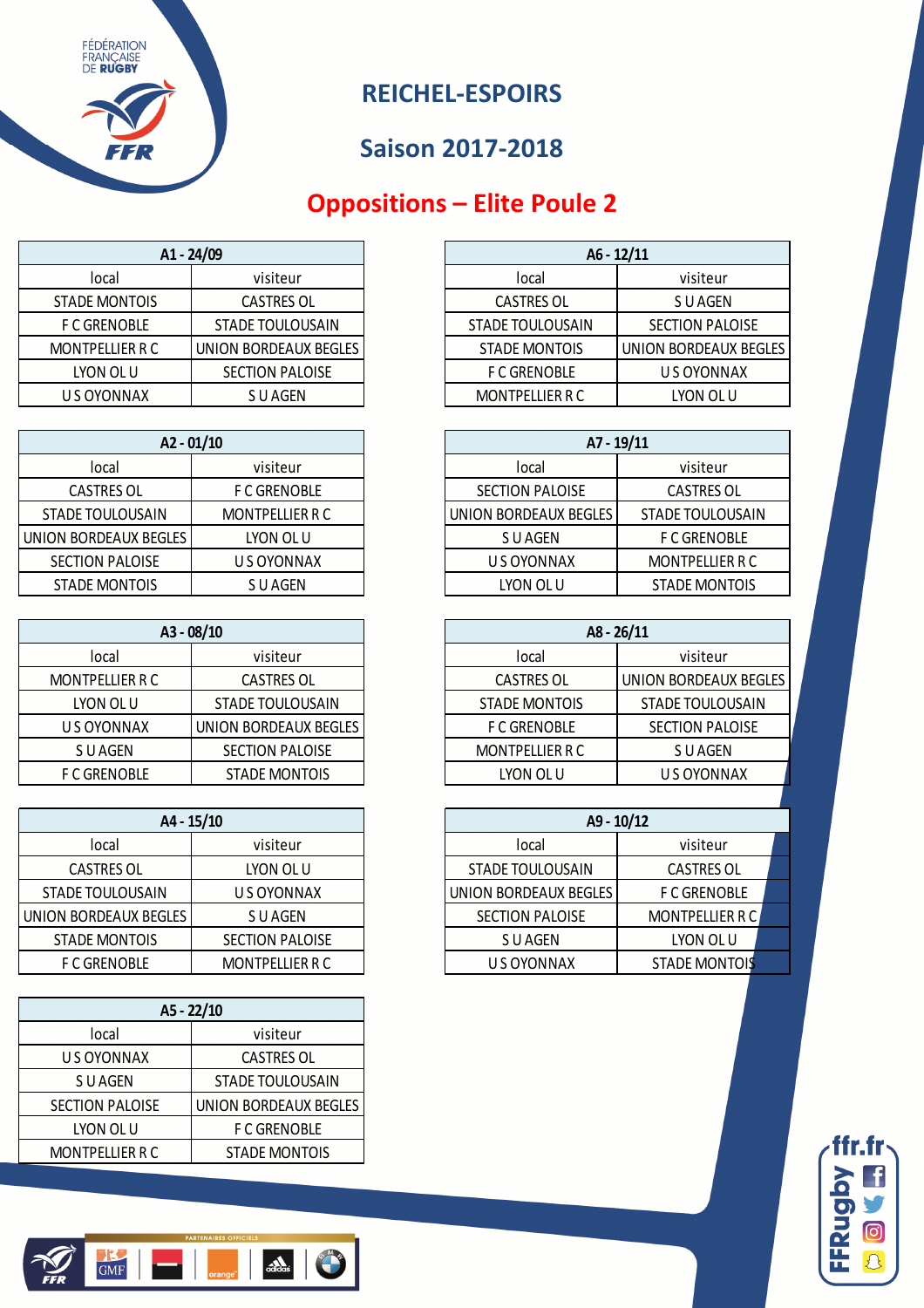

# **Oppositions – Elite Poule 2**

| $R1 - 17/12$            |                     | R6 - 01/04             |                        |
|-------------------------|---------------------|------------------------|------------------------|
| local                   | visiteur            | local                  | visiteur               |
| <b>CASTRES OL</b>       | STADE MONTOIS       | S U AGEN               | <b>CASTRES OL</b>      |
| <b>STADE TOULOUSAIN</b> | <b>F C GRENOBLE</b> | <b>SECTION PALOISE</b> | <b>STADE TOULOUSAI</b> |
| UNION BORDEAUX BEGLES   | MONTPELLIER R C     | UNION BORDEAUX BEGLES  | <b>STADE MONTOIS</b>   |
| <b>SECTION PALOISE</b>  | LYON OL U           | U S OYONNAX            | <b>F C GRENOBLE</b>    |
| S U AGEN                | U S OYONNAX         | LYON OL U              | <b>MONTPELLIER R C</b> |
|                         |                     |                        |                        |

| R <sub>2</sub> - 14/01 |                        |  |  |  |
|------------------------|------------------------|--|--|--|
| local                  | visiteur               |  |  |  |
| <b>F C GRENOBLE</b>    | <b>CASTRES OL</b>      |  |  |  |
| <b>MONTPELLIER R C</b> | STADE TOULOUSAIN       |  |  |  |
| LYON OL U              | UNION BORDEAUX BEGLES  |  |  |  |
| U S OYONNAX            | <b>SECTION PALOISE</b> |  |  |  |
| S U AGEN               | <b>STADE MONTOIS</b>   |  |  |  |

| R3-21/01               |                        | R8 - 22/04              |                        |
|------------------------|------------------------|-------------------------|------------------------|
| local                  | visiteur               | local                   | visiteur               |
| <b>CASTRES OL</b>      | <b>MONTPELLIER R C</b> | UNION BORDEAUX BEGLES   | <b>CASTRES OL</b>      |
| STADE TOULOUSAIN       | LYON OL U              | <b>STADE TOULOUSAIN</b> | <b>STADE MONTOIS</b>   |
| UNION BORDEAUX BEGLES  | U S OYONNAX            | <b>SECTION PALOISE</b>  | <b>F C GRENOBLE</b>    |
| <b>SECTION PALOISE</b> | S U AGEN               | S U AGEN                | <b>MONTPELLIER R C</b> |
| <b>STADE MONTOIS</b>   | <b>F C GRENOBLE</b>    | U S OYONNAX             | LYON OL U              |

|                        | R4 - 28/01            |                      | R9 - 29/04          |
|------------------------|-----------------------|----------------------|---------------------|
| local                  | visiteur              | local                | visiteur            |
| LYON OL U              | <b>CASTRES OL</b>     | <b>CASTRES OL</b>    | <b>STADE TOULOL</b> |
| U S OYONNAX            | STADE TOULOUSAIN      | <b>F C GRENOBLE</b>  | UNION BORDEAU)      |
| S U AGEN               | UNION BORDEAUX BEGLES | MONTPELLIER R C      | <b>SECTION PALO</b> |
| <b>SECTION PALOISE</b> | <b>STADE MONTOIS</b>  | LYON OL U            | S U AGEN            |
| <b>MONTPELLIER R C</b> | <b>F C GRENOBLE</b>   | <b>STADE MONTOIS</b> | US OYONN            |

| R5 - 25/03              |                        |  |  |  |
|-------------------------|------------------------|--|--|--|
| local                   | visiteur               |  |  |  |
| <b>CASTRES OL</b>       | U S OYONNAX            |  |  |  |
| <b>STADE TOULOUSAIN</b> | S U AGEN               |  |  |  |
| UNION BORDEAUX BEGLES   | <b>SECTION PALOISE</b> |  |  |  |
| <b>F C GRENOBLE</b>     | LYON OL U              |  |  |  |
| <b>STADE MONTOIS</b>    | <b>MONTPELLIER R C</b> |  |  |  |

| $R1 - 17/12$           |  | R6 - 01/04             |                        |
|------------------------|--|------------------------|------------------------|
| visiteur               |  | local                  | visiteur               |
| STADE MONTOIS          |  | S U AGEN               | <b>CASTRES OL</b>      |
| <b>F C GRENOBLE</b>    |  | <b>SECTION PALOISE</b> | STADE TOULOUSAIN       |
| <b>MONTPELLIER R C</b> |  | UNION BORDEAUX BEGLES  | <b>STADE MONTOIS</b>   |
| LYON OL U              |  | U S OYONNAX            | <b>F C GRENOBLE</b>    |
| U S OYONNAX            |  | LYON OL U              | <b>MONTPELLIER R C</b> |
|                        |  |                        |                        |

|                     | R <sub>2</sub> - 14/01 | R7 - 08/04              |                        |
|---------------------|------------------------|-------------------------|------------------------|
| local               | visiteur               | local                   | visiteur               |
| <b>F C GRENOBLE</b> | <b>CASTRES OL</b>      | <b>CASTRES OL</b>       | <b>SECTION PALOISE</b> |
| MONTPELLIER R C     | STADE TOULOUSAIN       | <b>STADE TOULOUSAIN</b> | UNION BORDEAUX BEGLES  |
| LYON OL U           | UNION BORDEAUX BEGLES  | <b>F C GRENOBLE</b>     | S U AGEN               |
| U S OYONNAX         | <b>SECTION PALOISE</b> | MONTPELLIER R C         | US OYONNAX             |
| S U AGEN            | <b>STADE MONTOIS</b>   | <b>STADE MONTOIS</b>    | LYON OL U              |

| R3-21/01               |                        | R8 - 22/04             |                        |
|------------------------|------------------------|------------------------|------------------------|
| local                  | visiteur               | local                  | visiteur               |
| <b>CASTRES OL</b>      | <b>MONTPELLIER R C</b> | UNION BORDEAUX BEGLES  | <b>CASTRES OL</b>      |
| TADE TOULOUSAIN        | LYON OL U              | STADE TOULOUSAIN       | STADE MONTOIS          |
| ON BORDEAUX BEGLES     | U S OYONNAX            | <b>SECTION PALOISE</b> | <b>F C GRENOBLE</b>    |
| <b>SECTION PALOISE</b> | S U AGEN               | S U AGEN               | <b>MONTPELLIER R C</b> |
| STADE MONTOIS          | <b>F C GRENOBLE</b>    | U S OYONNAX            | LYON OL U              |

| R4 - 28/01             |                       |                        | R9 - 29/04              |  |
|------------------------|-----------------------|------------------------|-------------------------|--|
| local                  | visiteur              | local                  | visiteur                |  |
| LYON OL U              | <b>CASTRES OL</b>     | <b>CASTRES OL</b>      | <b>STADE TOULOUSAIN</b> |  |
| U S OYONNAX            | STADE TOULOUSAIN      | <b>F C GRENOBLE</b>    | UNION BORDEAUX BEGLES   |  |
| S U AGEN               | UNION BORDEAUX BEGLES | <b>MONTPELLIER R C</b> | <b>SECTION PALOISE</b>  |  |
| <b>SECTION PALOISE</b> | <b>STADE MONTOIS</b>  | LYON OL U              | S U AGEN                |  |
| MONTPELLIER R C        | <b>F C GRENOBLE</b>   | <b>STADE MONTOIS</b>   | U S OYONNAX             |  |



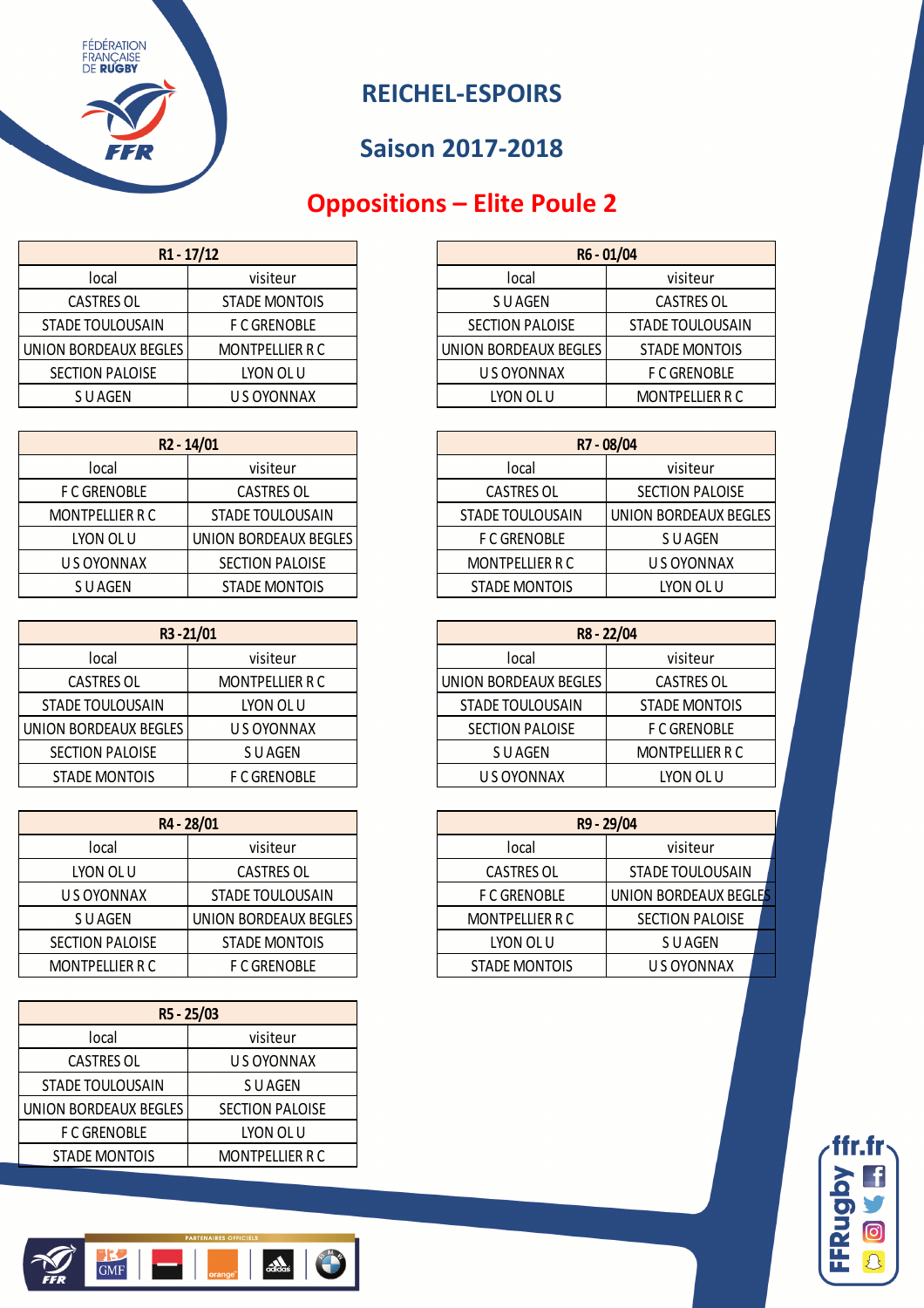#### **REICHEL-ESPOIRS**

### **Saison 2017-2018**

# **Oppositions – Poule d'Accession**

| A1 - 24/09                   |                      | $A6 - 12/11$                 |                      |
|------------------------------|----------------------|------------------------------|----------------------|
| local                        | visiteur             | local                        | visiteur             |
| U S O N NEVERS RUGBY         | U S COLOMIERS        | U S COLOMIERS                | U S DAX RUGBY        |
| R C MASSY ESSONNE            | BIARRITZ OLYMPIQUE   | <b>BIARRITZ OLYMPIQUE</b>    | A S BEZIERS HERAULT  |
| SOYAUX ANGOULEME XV CHARENTE | C A BRIVISTE CORREZE | U S O N NEVERS RUGBY         | C A BRIVISTE CORREZE |
| R C VANNETAIS                | A S BEZIERS HERAULT  | R C MASSY ESSONNE            | U S MONTAUBAN        |
| U S MONTAUBAN                | U S DAX RUGBY        | SOYAUX ANGOULEME XV CHARENTE | R C VANNETAIS        |

| $A2 - 01/10$         |                              |                      | A7 - 19/11                |
|----------------------|------------------------------|----------------------|---------------------------|
| local                | visiteur                     | local                | visiteur                  |
| U S COLOMIERS        | R C MASSY ESSONNE            | A S BEZIERS HERAULT  | US COLOMIERS              |
| BIARRITZ OLYMPIQUE   | SOYAUX ANGOULEME XV CHARENTE | C A BRIVISTE CORREZE | <b>BIARRITZ OLYMPIQUE</b> |
| C A BRIVISTE CORREZE | <b>RCVANNETAIS</b>           | U S DAX RUGBY        | R C MASSY ESSONNE         |
| A S BEZIERS HERAULT  | U S MONTAUBAN                | U S MONTAUBAN        | SOYAUX ANGOULEME XV CHA   |
| U S O N NEVERS RUGBY | U S DAX RUGBY                | R C VANNETAIS        | U S O N NEVERS RUGBY      |

| $A3 - 08/10$                 |                      | $A8 - 26/11$                   |                           |
|------------------------------|----------------------|--------------------------------|---------------------------|
| local                        | visiteur             | local                          | visiteur                  |
| SOYAUX ANGOULEME XV CHARENTE | U S COLOMIERS        | U S COLOMIERS                  | C A BRIVISTE CORREZE      |
| R C VANNETAIS                | BIARRITZ OLYMPIQUE   | U S O N NEVERS RUGBY           | <b>BIARRITZ OLYMPIQUE</b> |
| U S MONTAUBAN                | C A BRIVISTE CORREZE | R C MASSY ESSONNE              | A S BEZIERS HERAULT       |
| U S DAX RUGBY                | A S BEZIERS HERAULT  | I SOYAUX ANGOULEME XV CHARENTE | U S DAX RUGBY             |
| R C MASSY ESSONNE            | U S O N NEVERS RUGBY | R C VANNETAIS                  | U S MONTAUBAN             |

| A4 - 15/10                |                              |                           | A9 - 10/12             |
|---------------------------|------------------------------|---------------------------|------------------------|
| local                     | visiteur                     | local                     | visiteur               |
| US COLOMIERS              | <b>RCVANNETAIS</b>           | <b>BIARRITZ OLYMPIQUE</b> | <b>US COLOMIERS</b>    |
| <b>BIARRITZ OLYMPIQUE</b> | U S MONTAUBAN                | C A BRIVISTE CORREZE      | R C MASSY ESSONNE      |
| C A BRIVISTE CORREZE      | U S DAX RUGBY                | A S BEZIERS HERAULT       | SOYAUX ANGOULEME XV CH |
| U S O N NEVERS RUGBY      | A S BEZIERS HERAULT          | U S DAX RUGBY             | R C VANNETAIS          |
| R C MASSY ESSONNE         | SOYAUX ANGOULEME XV CHARENTE | U S MONTAUBAN             | U S O N NEVERS RUGB    |

| A5 - 22/10                   |                      |  |  |  |
|------------------------------|----------------------|--|--|--|
| local                        | visiteur             |  |  |  |
| U S MONTAUBAN                | <b>US COLOMIERS</b>  |  |  |  |
| U S DAX RUGBY                | BIARRITZ OLYMPIQUE   |  |  |  |
| A S BEZIERS HERAULT          | C A BRIVISTE CORREZE |  |  |  |
| R C VANNETAIS                | R C MASSY ESSONNE    |  |  |  |
| SOYAUX ANGOULEME XV CHARENTE | U S O N NEVERS RUGBY |  |  |  |

|                         | A1 - 24/09           |  | $A6 - 12/11$                 |                      |  |
|-------------------------|----------------------|--|------------------------------|----------------------|--|
| local                   | visiteur             |  | local                        | visiteur             |  |
| IS O N NEVERS RUGBY     | U S COLOMIERS        |  | U S COLOMIERS                | U S DAX RUGBY        |  |
| R C MASSY ESSONNE       | BIARRITZ OLYMPIQUE   |  | BIARRITZ OLYMPIQUE           | A S BEZIERS HERAULT  |  |
| ANGOULEME XV CHARENTE I | C A BRIVISTE CORREZE |  | U S O N NEVERS RUGBY         | C A BRIVISTE CORREZE |  |
| R C VANNETAIS           | A S BEZIERS HERAULT  |  | R C MASSY ESSONNE            | U S MONTAUBAN        |  |
| U S MONTAUBAN           | U S DAX RUGBY        |  | SOYAUX ANGOULEME XV CHARENTE | R C VANNETAIS        |  |

| $A2 - 01/10$         |                              |                      | A7 - 19/11                   |
|----------------------|------------------------------|----------------------|------------------------------|
| local                | visiteur                     | local                | visiteur                     |
| U S COLOMIERS        | R C MASSY ESSONNE            | A S BEZIERS HERAULT  | US COLOMIERS                 |
| BIARRITZ OLYMPIQUE   | SOYAUX ANGOULEME XV CHARENTE | C A BRIVISTE CORREZE | BIARRITZ OLYMPIQUE           |
| C A BRIVISTE CORREZE | R C VANNETAIS                | U S DAX RUGBY        | R C MASSY ESSONNE            |
| A S BEZIERS HERAULT  | U S MONTAUBAN                | U S MONTAUBAN        | SOYAUX ANGOULEME XV CHARENTE |
| U S O N NEVERS RUGBY | U S DAX RUGBY                | R C VANNETAIS        | U S O N NEVERS RUGBY         |

| A3-08/10              |                           | A8 - 26/11                   |                           |  |
|-----------------------|---------------------------|------------------------------|---------------------------|--|
| local                 | visiteur                  | local                        | visiteur                  |  |
| ANGOULEME XV CHARENTE | U S COLOMIERS             | U S COLOMIERS                | C A BRIVISTE CORREZE      |  |
| R C VANNETAIS         | <b>BIARRITZ OLYMPIQUE</b> | U S O N NEVERS RUGBY         | <b>BIARRITZ OLYMPIQUE</b> |  |
| U S MONTAUBAN         | C A BRIVISTE CORREZE      | R C MASSY ESSONNE            | A S BEZIERS HERAULT       |  |
| U S DAX RUGBY         | A S BEZIERS HERAULT       | SOYAUX ANGOULEME XV CHARENTE | U S DAX RUGBY             |  |
| R C MASSY ESSONNE     | U S O N NEVERS RUGBY      | R C VANNETAIS                | U S MONTAUBAN             |  |
|                       |                           |                              |                           |  |

| A4 - 15/10           |                              |                           | A9 - 10/12                   |  |
|----------------------|------------------------------|---------------------------|------------------------------|--|
| local                | visiteur                     | local                     | visiteur                     |  |
| US COLOMIERS         | <b>RC VANNETAIS</b>          | <b>BIARRITZ OLYMPIQUE</b> | US COLOMIERS                 |  |
| BIARRITZ OLYMPIQUE   | U S MONTAUBAN                | C A BRIVISTE CORREZE      | R C MASSY ESSONNE            |  |
| C A BRIVISTE CORREZE | U S DAX RUGBY                | A S BEZIERS HERAULT       | SOYAUX ANGOULEME XV CHARENTE |  |
| J S O N NEVERS RUGBY | A S BEZIERS HERAULT          | U S DAX RUGBY             | R C VANNETAIS                |  |
| R C MASSY ESSONNE    | SOYAUX ANGOULEME XV CHARENTE | U S MONTAUBAN             | U S O N NEVERS RUGBY         |  |